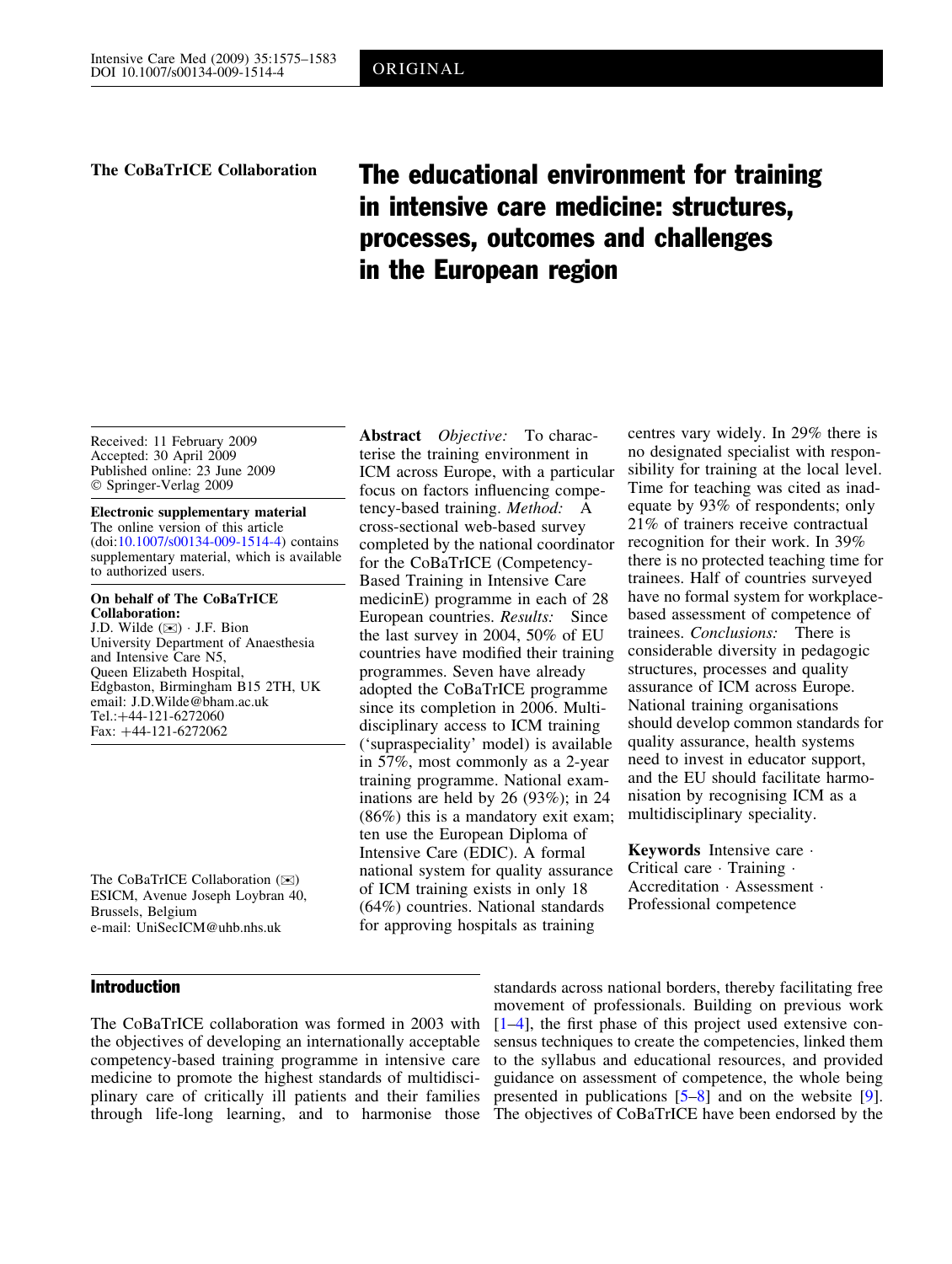national ICM training organisations of 43 countries, including all those of the European Region.

The project was launched with a worldwide survey which demonstrated considerable international diversity in training structures and processes, and in the degree of sophistication of methods of assessment of competence [\[5](#page-8-0)]. While none of these variations was inimical with the aims of competency-based training, they did suggest the need for a deeper understanding of the educational environment and, in particular, the challenges faced by trainers and trainees at national and local level in establishing a common competency-based training programme. We have therefore undertaken a second survey limited to European region countries to describe in more detail the environment in which training is currently being delivered, and to determine changes which have occurred since the original survey in 2004. A glossary of terms is provided in [Appendix 2.](#page-6-0)

# Methods

A self-report web-based English language survey was developed and piloted through several iterations by the CoBaTrICE programme steering committee, with input from non-native English speakers. Phrase ambiguity was minimised by using opposing descriptive answer techniques and some free text responses (Appendix 3, ESM). The survey was distributed via e-mail to all 28 European National coordinators, senior ICM specialists who officially represent their National Training Organisations (NTOs) in the CoBaTrICE programme. Clarification of responses was sought by e-mail or telephone where necessary. National Coordinators (NCs) were specifically asked to provide as representative a view of their national situations as possible.

# Results

The survey was conducted and completed over a 6 month period by all 28 national coordinators (response rate 100%). Summary data is given in Table [1.](#page-2-0) After noting the extent of change and take-up of the CoBaTrICE competencies, the results are reported under seven headings: access to ICM training; educational processes and resources; supervision and assessment; trainer support; requirements for appointment to ICM specialist; quality assurance; and challenges.

Since 2004, training structures have been modified in 14 (50%) countries, either by a change in mode of training delivery, greater integration with other specialist programmes, or new national recognition of ICM as a distinct speciality training programme.

The CoBaTrICE competencies, since publication in 2006, have been formally adopted by the National Training Organisations in 7 (25%) European countries (Table [1\)](#page-2-0). Three countries (Cyprus, Czech Republic and Greece) are planning implementation when a new training programme has been approved, and others use the competencies on an informal basis. Reasons for nonimplementation given by NCs included the NTO has not yet considered adoption (13 countries; 46%), translation difficulties (7; 25%), preference for the existing training programme (5; 18%), inadequate resources or time (4; 14%), and uncertainties about how to implement competency-based training (2; 7%).

#### Access to ICM training

ICM is taught at the undergraduate level in all countries; in 20 (71%) this is a formal part of their education. This is a notable improvement from the previous survey in 2004. Undergraduate training in all countries now also includes tuition in either basic or advanced life support.

Of the four models of access to ICM postgraduate training (Table [2\)](#page-3-0), the supraspeciality route remains the most common, being reported by 16 (57%) of European Region countries. Anaesthesiology is the base speciality most frequently linked to ICM; others that provide access include internal and pulmonary medicine, cardiology, neurosurgery, trauma, neonatology and paediatrics. Some countries permit multiple modes of access: Germany offers ICM both as a supraspeciality and as a multiple subspeciality, France permits access to ICM either via the supraspeciality route or via anaesthesia as a subspeciality, while in Switzerland access may be via either the supraspeciality or the primary speciality model. ICM exists as a primary speciality (entry directly following completion of undergraduate training) in two countries, Spain and Switzerland. Switzerland also permits multidisciplinary access to ICM as a supraspeciality (the preferred route), while in Spain anaesthetists may also undertake periods of training in reanimation from 3 to 12 months which entitles them to practice in intensive care. The complexity of the Spanish situation is not fully represented in the tables and summary statistics.

Educational processes and resources

There are three main formats for ICM training programmes: in 9 (32%) countries training is delivered in a continuous block, 8 (29%) use the modular approach, and 11 (39%) countries use concurrent training combined with the base speciality as an integral component. The most common duration of ICM training is 24 months (14 countries, 50%) with a range of 10 (Latvia) to 60 (Spain) months. However, this range disguises the fact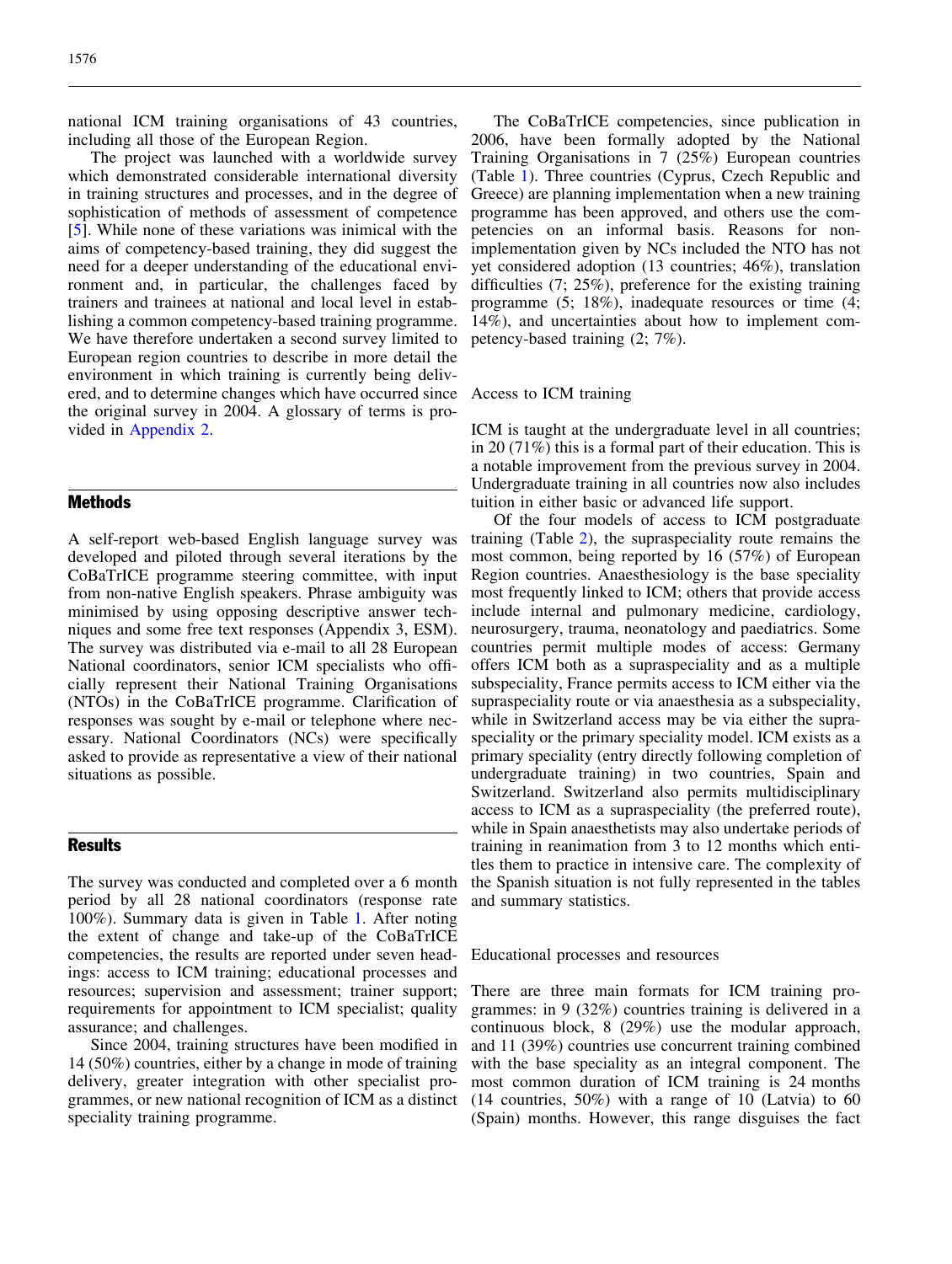<span id="page-2-0"></span>

| $\mathbf{z}$<br>z<br>z<br>Z<br>z<br>≻<br>z<br>z<br>z<br>z<br>z<br>z<br>z<br>z<br>z<br>≻<br>≻<br>z<br>z<br>≻<br>Mandatory<br>exam<br>≅<br>$\mathbb Z$<br>Z<br>≻<br>≻<br>≻<br>≻<br>contract<br>Trainer<br>$\mathsf{z}$<br>$\mathsf{z}$<br>$\mathsf{z}$<br>z z ><br><b>ZZZ</b><br>z<br>$\mathbb Z$<br>$\mathbb Z$<br>Z<br>$\mathbb Z$<br>z<br>z<br>$\mathbf{z}$<br>≻<br>z<br>z<br>z<br>z<br>z<br>≻<br>z<br>≻<br>≻<br>Alone; Joint<br>Alone; Dual<br>training<br>Alone<br>Alone<br>Alone<br>Joint<br>Base<br>Joint<br>Dual<br>Joint<br>Base<br>Joint<br>Base<br>Dual<br><b>Dual</b><br>Joint<br>Joint<br>Joint<br>Joint<br>Dual<br>Dual<br>م<br>مالا<br>م<br>مالا<br>Joint<br><b>Dual</b><br><u>Jaal</u><br><u>Jaal</u><br>speciality<br>Primary<br>↘<br>Single-sub<br>speciality<br>Multi-sub<br>speciality<br>≻<br>≻<br>≻<br>speciality<br>Supra-<br>≻<br>≻<br>≻<br>↘<br>admissions<br>Criterion<br>200<br>400<br>500<br>600<br><b>SOO</b><br>Volume<br>beds<br>∞<br>$\mathcal{L}_{\mathcal{L}}$<br>$\circ$<br>$\infty$<br>$\subseteq$<br>c<br>$\epsilon$<br>∝<br>≘<br>$\overline{c}$<br>$\infty$<br>4<br>$\infty$<br>standards<br>z<br>z<br>z<br>z<br>z<br>z<br>z<br>z<br>z<br>≻<br>programme<br>Z<br>$\mathsf{z}$<br>z<br>z<br>z<br>z<br>z<br>z<br>z<br>z<br>z<br>NTO locally<br>represents<br>z<br>z<br>z<br>z<br>z<br>z<br>Netherlands<br>Switzerland<br>Czech Rep.<br>Denmark<br>Germany<br>Slovakia<br>Slovenia<br>Bulgaria<br>Hungary<br>Belgium<br>Portugal<br>Sweden<br>Norway<br>Finland<br>Austria<br>Croatia<br>Cyprus<br>Estonia<br>Greece<br>Turkey<br>Ireland<br>France<br>Poland<br>atvia<br>Spain<br>Israel<br>Italy<br>UK | Trainer | External | Written<br>ICM | Ĕ | cal care units | Speciality status of ICM |  | Certification | Formal Processes | uses EDIC<br>Nationally | EDIC             | Formally             |
|-------------------------------------------------------------------------------------------------------------------------------------------------------------------------------------------------------------------------------------------------------------------------------------------------------------------------------------------------------------------------------------------------------------------------------------------------------------------------------------------------------------------------------------------------------------------------------------------------------------------------------------------------------------------------------------------------------------------------------------------------------------------------------------------------------------------------------------------------------------------------------------------------------------------------------------------------------------------------------------------------------------------------------------------------------------------------------------------------------------------------------------------------------------------------------------------------------------------------------------------------------------------------------------------------------------------------------------------------------------------------------------------------------------------------------------------------------------------------------------------------------------------------------------------------------------------------------------------------------------------------------------------|---------|----------|----------------|---|----------------|--------------------------|--|---------------|------------------|-------------------------|------------------|----------------------|
|                                                                                                                                                                                                                                                                                                                                                                                                                                                                                                                                                                                                                                                                                                                                                                                                                                                                                                                                                                                                                                                                                                                                                                                                                                                                                                                                                                                                                                                                                                                                                                                                                                           |         | visiting |                |   |                |                          |  | specialist    |                  |                         | Required<br>pass | CoBaTrICE<br>adopted |
|                                                                                                                                                                                                                                                                                                                                                                                                                                                                                                                                                                                                                                                                                                                                                                                                                                                                                                                                                                                                                                                                                                                                                                                                                                                                                                                                                                                                                                                                                                                                                                                                                                           |         |          |                |   |                |                          |  |               |                  |                         |                  |                      |
|                                                                                                                                                                                                                                                                                                                                                                                                                                                                                                                                                                                                                                                                                                                                                                                                                                                                                                                                                                                                                                                                                                                                                                                                                                                                                                                                                                                                                                                                                                                                                                                                                                           |         |          |                |   |                |                          |  |               |                  |                         |                  |                      |
|                                                                                                                                                                                                                                                                                                                                                                                                                                                                                                                                                                                                                                                                                                                                                                                                                                                                                                                                                                                                                                                                                                                                                                                                                                                                                                                                                                                                                                                                                                                                                                                                                                           |         |          |                |   |                |                          |  |               |                  |                         | ≻                |                      |
|                                                                                                                                                                                                                                                                                                                                                                                                                                                                                                                                                                                                                                                                                                                                                                                                                                                                                                                                                                                                                                                                                                                                                                                                                                                                                                                                                                                                                                                                                                                                                                                                                                           |         |          |                |   |                |                          |  |               |                  |                         | Z                | ≻                    |
|                                                                                                                                                                                                                                                                                                                                                                                                                                                                                                                                                                                                                                                                                                                                                                                                                                                                                                                                                                                                                                                                                                                                                                                                                                                                                                                                                                                                                                                                                                                                                                                                                                           |         |          |                |   |                |                          |  |               |                  |                         |                  | ≻                    |
|                                                                                                                                                                                                                                                                                                                                                                                                                                                                                                                                                                                                                                                                                                                                                                                                                                                                                                                                                                                                                                                                                                                                                                                                                                                                                                                                                                                                                                                                                                                                                                                                                                           |         |          |                |   |                |                          |  |               |                  |                         |                  | Planned              |
|                                                                                                                                                                                                                                                                                                                                                                                                                                                                                                                                                                                                                                                                                                                                                                                                                                                                                                                                                                                                                                                                                                                                                                                                                                                                                                                                                                                                                                                                                                                                                                                                                                           |         |          |                |   |                |                          |  |               |                  |                         | ≻                | Planned              |
|                                                                                                                                                                                                                                                                                                                                                                                                                                                                                                                                                                                                                                                                                                                                                                                                                                                                                                                                                                                                                                                                                                                                                                                                                                                                                                                                                                                                                                                                                                                                                                                                                                           |         |          |                |   |                |                          |  |               |                  |                         |                  |                      |
|                                                                                                                                                                                                                                                                                                                                                                                                                                                                                                                                                                                                                                                                                                                                                                                                                                                                                                                                                                                                                                                                                                                                                                                                                                                                                                                                                                                                                                                                                                                                                                                                                                           |         |          |                |   |                |                          |  |               |                  |                         | z                |                      |
|                                                                                                                                                                                                                                                                                                                                                                                                                                                                                                                                                                                                                                                                                                                                                                                                                                                                                                                                                                                                                                                                                                                                                                                                                                                                                                                                                                                                                                                                                                                                                                                                                                           |         |          |                |   |                |                          |  |               |                  |                         |                  |                      |
|                                                                                                                                                                                                                                                                                                                                                                                                                                                                                                                                                                                                                                                                                                                                                                                                                                                                                                                                                                                                                                                                                                                                                                                                                                                                                                                                                                                                                                                                                                                                                                                                                                           |         |          |                |   |                |                          |  |               |                  |                         |                  |                      |
|                                                                                                                                                                                                                                                                                                                                                                                                                                                                                                                                                                                                                                                                                                                                                                                                                                                                                                                                                                                                                                                                                                                                                                                                                                                                                                                                                                                                                                                                                                                                                                                                                                           |         |          |                |   |                |                          |  |               |                  |                         |                  | Planned              |
|                                                                                                                                                                                                                                                                                                                                                                                                                                                                                                                                                                                                                                                                                                                                                                                                                                                                                                                                                                                                                                                                                                                                                                                                                                                                                                                                                                                                                                                                                                                                                                                                                                           |         |          |                |   |                |                          |  |               |                  |                         |                  |                      |
|                                                                                                                                                                                                                                                                                                                                                                                                                                                                                                                                                                                                                                                                                                                                                                                                                                                                                                                                                                                                                                                                                                                                                                                                                                                                                                                                                                                                                                                                                                                                                                                                                                           |         |          |                |   |                |                          |  |               |                  |                         | ≻                | Consider<br>Y        |
|                                                                                                                                                                                                                                                                                                                                                                                                                                                                                                                                                                                                                                                                                                                                                                                                                                                                                                                                                                                                                                                                                                                                                                                                                                                                                                                                                                                                                                                                                                                                                                                                                                           |         |          |                |   |                |                          |  |               |                  |                         |                  |                      |
|                                                                                                                                                                                                                                                                                                                                                                                                                                                                                                                                                                                                                                                                                                                                                                                                                                                                                                                                                                                                                                                                                                                                                                                                                                                                                                                                                                                                                                                                                                                                                                                                                                           |         |          |                |   |                |                          |  |               |                  |                         |                  |                      |
|                                                                                                                                                                                                                                                                                                                                                                                                                                                                                                                                                                                                                                                                                                                                                                                                                                                                                                                                                                                                                                                                                                                                                                                                                                                                                                                                                                                                                                                                                                                                                                                                                                           |         |          |                |   |                |                          |  |               |                  |                         |                  |                      |
|                                                                                                                                                                                                                                                                                                                                                                                                                                                                                                                                                                                                                                                                                                                                                                                                                                                                                                                                                                                                                                                                                                                                                                                                                                                                                                                                                                                                                                                                                                                                                                                                                                           |         |          |                |   |                |                          |  |               |                  |                         | z                |                      |
|                                                                                                                                                                                                                                                                                                                                                                                                                                                                                                                                                                                                                                                                                                                                                                                                                                                                                                                                                                                                                                                                                                                                                                                                                                                                                                                                                                                                                                                                                                                                                                                                                                           |         |          |                |   |                |                          |  |               |                  |                         | ≻                |                      |
|                                                                                                                                                                                                                                                                                                                                                                                                                                                                                                                                                                                                                                                                                                                                                                                                                                                                                                                                                                                                                                                                                                                                                                                                                                                                                                                                                                                                                                                                                                                                                                                                                                           |         |          |                |   |                |                          |  |               |                  |                         |                  |                      |
|                                                                                                                                                                                                                                                                                                                                                                                                                                                                                                                                                                                                                                                                                                                                                                                                                                                                                                                                                                                                                                                                                                                                                                                                                                                                                                                                                                                                                                                                                                                                                                                                                                           |         |          |                |   |                |                          |  |               |                  |                         |                  |                      |
|                                                                                                                                                                                                                                                                                                                                                                                                                                                                                                                                                                                                                                                                                                                                                                                                                                                                                                                                                                                                                                                                                                                                                                                                                                                                                                                                                                                                                                                                                                                                                                                                                                           |         |          |                |   |                |                          |  |               |                  |                         |                  |                      |
|                                                                                                                                                                                                                                                                                                                                                                                                                                                                                                                                                                                                                                                                                                                                                                                                                                                                                                                                                                                                                                                                                                                                                                                                                                                                                                                                                                                                                                                                                                                                                                                                                                           |         |          |                |   |                |                          |  |               |                  |                         |                  |                      |
|                                                                                                                                                                                                                                                                                                                                                                                                                                                                                                                                                                                                                                                                                                                                                                                                                                                                                                                                                                                                                                                                                                                                                                                                                                                                                                                                                                                                                                                                                                                                                                                                                                           |         |          |                |   |                |                          |  |               |                  |                         |                  |                      |
|                                                                                                                                                                                                                                                                                                                                                                                                                                                                                                                                                                                                                                                                                                                                                                                                                                                                                                                                                                                                                                                                                                                                                                                                                                                                                                                                                                                                                                                                                                                                                                                                                                           |         |          |                |   |                |                          |  |               |                  |                         | ≻                |                      |
|                                                                                                                                                                                                                                                                                                                                                                                                                                                                                                                                                                                                                                                                                                                                                                                                                                                                                                                                                                                                                                                                                                                                                                                                                                                                                                                                                                                                                                                                                                                                                                                                                                           |         |          |                |   |                |                          |  |               |                  |                         | $\mathbf{Z}$     |                      |
|                                                                                                                                                                                                                                                                                                                                                                                                                                                                                                                                                                                                                                                                                                                                                                                                                                                                                                                                                                                                                                                                                                                                                                                                                                                                                                                                                                                                                                                                                                                                                                                                                                           |         |          |                |   |                |                          |  |               |                  |                         |                  |                      |
|                                                                                                                                                                                                                                                                                                                                                                                                                                                                                                                                                                                                                                                                                                                                                                                                                                                                                                                                                                                                                                                                                                                                                                                                                                                                                                                                                                                                                                                                                                                                                                                                                                           |         |          |                | ∞ |                |                          |  | Dual          | $\rm \tilde{o}$  | $\mathsf{z}$            |                  |                      |
| 24 (86%)<br>6(21%)<br>2(7%)<br>9(32%)<br>5 (18%)<br>16 (57%)<br>18 (64%)<br>(5.64%)<br>15(54%)<br>Totals                                                                                                                                                                                                                                                                                                                                                                                                                                                                                                                                                                                                                                                                                                                                                                                                                                                                                                                                                                                                                                                                                                                                                                                                                                                                                                                                                                                                                                                                                                                                  |         |          |                |   |                |                          |  |               |                  | 10(36%)                 | 6(21%)           | 7(25%)               |

Table 1 Summary of survey data

Table 1 Summary of survey data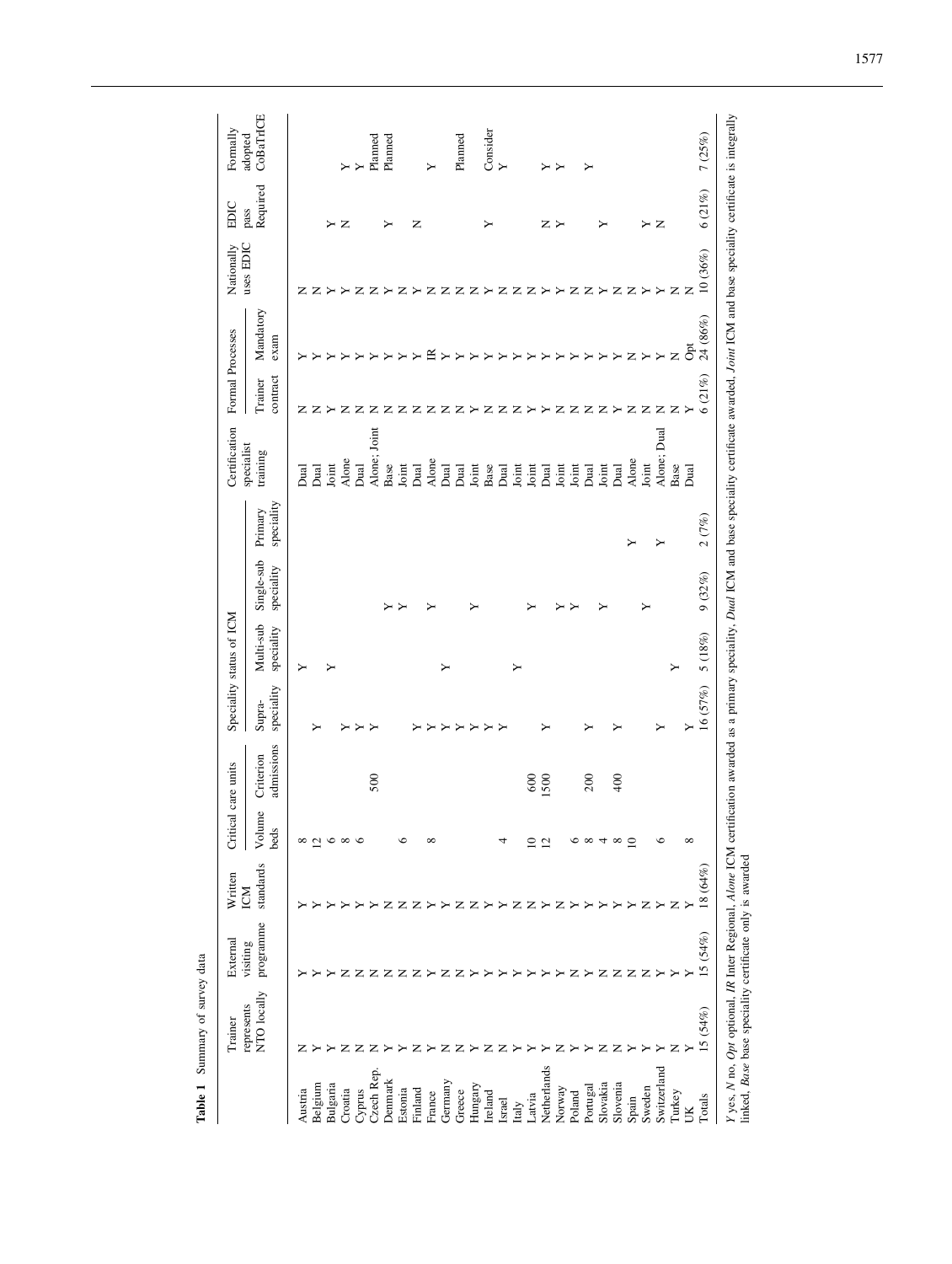<span id="page-3-0"></span>

| Table 2 Models of access to ICM training |  |  |  |
|------------------------------------------|--|--|--|
|------------------------------------------|--|--|--|

|                                                                                                                                        | Not mutually<br>exclusive |
|----------------------------------------------------------------------------------------------------------------------------------------|---------------------------|
| $(1)$ Multidisciplinary 'supraspeciality': access<br>from several primary specialities to a<br>common national core curriculum for ICM | 16(57%)                   |
| (2) <i>Multiple subspeciality</i> : each speciality with<br>its own ICM core curriculum                                                | 5(18%)                    |
| (3) Single base speciality: controls all access<br>to ICM                                                                              | 9(32%)                    |
| (4) <i>Primary speciality:</i> access to ICM training<br>directly after undergraduate training                                         | 2(7%)                     |
| Multiple modes of access:<br>Switzerland (modes 1, 4); France, Hungary<br>$(1, 3)$ ; Germany $(1, 2)$                                  | 4                         |

that a substantial part of ICM training may be delivered as part of anaesthesia, while in Spain the ICM training also includes experience in a range of medical specialities, and training in anaesthesia also includes experience in intensive care.

The NTO appoints nominated local training supervisors or representatives in 15 of the 18 countries with NTOs for ICM (54% of the 28 countries surveyed). In the absence of formal representation, respondents stated that educational support at a local level was delivered through intermittent visits from the NTO, centralisation of training at the university centres, or informal appointments of training supervisors. ICM is represented locally by anaesthesiology in 15 countries.

Twenty (71%) countries stated that there was a named specialist responsible for ICM training in each training centre; each trainee has a nominated mentor in 17 (61%). Protected teaching time is provided in 17 (61%) countries; 23 (82%) deliver this training during working hours, while in 12 (43%) countries some educational activities take place outside working hours and are therefore not included in the limits set by the European Working Time Directive.

In 23 (82%) countries there is adequate library access, and 26 (93%) countries have internet access easily available. However, only 4 (14%) NCs were satisfied with the totality of educational support available to trainees.

#### Supervision and assessment

Table 3 provides a summary of supervision and intraining assessment. Ten (36%) respondents stated that their countries made formal training plans using educational contracts at the beginning of the training programme; 14 (50%) assessed the trainees during routine clinical activities using structured assessment and formal documentation. One country (UK) includes the formal contribution of nursing staff using multisource feedback ('360° assessment'), while 12 (43%) recognise

|  |  | <b>Table 3</b> Supervision and in-training assessment |  |
|--|--|-------------------------------------------------------|--|
|--|--|-------------------------------------------------------|--|

| Planning at the start of the programme or each module<br>(1) Informal planning of the trainees' educational needs<br>(2) Formal planning of trainees' educational needs<br>using educational contracts or similar documents | 18 $(64%)$<br>$10(36\%)$ |
|-----------------------------------------------------------------------------------------------------------------------------------------------------------------------------------------------------------------------------|--------------------------|
| Monitoring the progress of trainees during training                                                                                                                                                                         |                          |
| (1) Informal assessment of progress during routine<br>clinical work, no formal documentation                                                                                                                                | 14 (50%)                 |
| (2) Formal structured assessment and formal<br>documentation of competence (knowledge, skills,<br>attitudes) during routine clinical activities                                                                             | 14 (50%)                 |
| Assessment of trainees' attitudes and behaviour by nursing staff                                                                                                                                                            |                          |
| (1) No, only doctors assess trainees                                                                                                                                                                                        | 15(53%)                  |
| (2) Nurses may contribute informally to the assessment $12$ (43%)<br>of trainees                                                                                                                                            |                          |
| (3) Nurses contribute formally using multi-source<br>feedback $(360^\circ \text{ appraisal})$                                                                                                                               | 1 $(4%)$                 |

informal nursing contributions to trainee assessment; 15 (53%) did not seek any contribution from nursing staff. Thus, around half of countries surveyed have no formal method for assessing competence of trainees, and would appear not to seek the views of the nursing staff with whom they work.

A variety of processes are used to identify trainees experiencing difficulties; 19 (68%) countries reported that they did this mainly by formal examination, but also by mentor supervision or continuous assessment. One NC recognised that there was no central system; another reported that the system was not very effective at present.

Excellent trainees are identified by 12 (43%), again mainly by examination, using a grading system, by collecting credits, or from clinical evaluation. France selects the best interregional research and awards a national prize; Ireland honours high exam achievers with an award.

Only two countries do not offer a formal national examination in ICM: Turkey and Spain. Of the 24 (86%) countries with a mandatory examination requiring a 'pass' (i.e. an exit exam controlling access to specialist certification), ten use the European Diploma of Intensive Care (EDIC). The UK offers a non-mandatory examination, and the Netherlands requires trainees to take the EDIC but does not mandate a pass in order to attain specialist status. Examination techniques are diverse (Table 4).

Table 4 Examination techniques (26 countries)

| Oral examination<br><b>MCOs</b><br>Clinical examination | 25 (96%)<br>18 (69%)<br>12 $(46%)$ |
|---------------------------------------------------------|------------------------------------|
| Essays                                                  | 5(19%)                             |
| Dissertation                                            | 2(8%)                              |
| Skill stations                                          | 2(8%)                              |
| <b>Simulators</b>                                       | 1 $(4%)$                           |
| Case based discussion                                   | 1 $(4%)$                           |
|                                                         |                                    |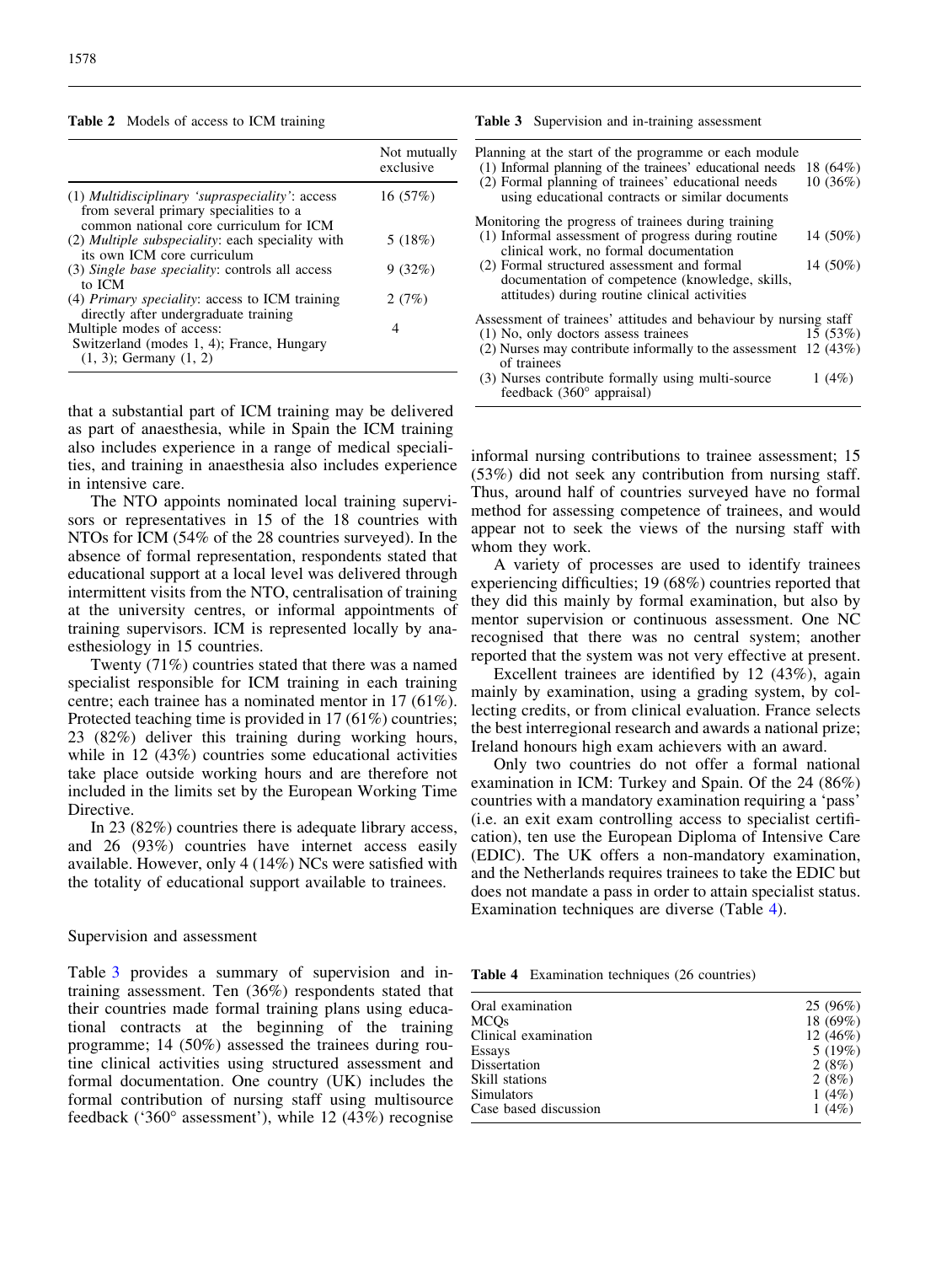Stand-alone certification in ICM is available in 3 (11%) countries; dual certification with a base speciality in 12 (43%); and joint certification (linked with base speciality such as anaesthesia) in 10 (36%). Three countries do not distinguish ICM training from the base speciality certificate.

# Requirements for appointment to specialist post in ICM

Fourteen countries (50%) stated that they had national minimum requirements for appointment to a specialist post in ICM. These included generic (non-ICM) requirements such as registration as a doctor or as a specialist, and specific requirements for ICM including specialist certification, diploma, a defined length of experience, or certification in anaesthesia (Italy and Scandinavia). Informal criteria were reported to include level of experience and exposure to ICM practice.

#### Trainer support

Only 6 countries (21%) recognised trainers formally in a work plan or contract paid either by their university or local authority. Free text responses included the views that teaching and training were an integral part of a senior doctor's role; but also acknowledged the absence of criteria for appointing individuals as trainers, which vary from devolved responsibility from the professorial head of department (Germany, Netherlands), selection of specific training mentors by the ICU director (Slovakia), or peer nomination supported by the regional educational lead and confirmed by the NTO (UK).

# Quality assurance of training

All countries have a national society representing either intensive care medicine, or the base speciality controlling access to ICM, or in some instances, both. Responsibility for quality assurance of postgraduate medical training in ICM at the national level is, however, very variable, and may include professional organisations and societies, chambers, government ministries, councils, and local universities. A formal national system for quality assurance of ICM training exists in only 18 (64%) countries. In 3 (11%) of these, the same organisation represents both the professional and political interests of intensive care specialists, roles which could be regarded as representing a potential conflict of interest in terms of professional self-regulation.

Twenty four (86%) countries require formal approval of ICUs as training centres from their National Training Organisations. Fifteen (54%) reported that approval for

ICM training was obtained through external visiting programmes conducted every 3–5 years. The constitution of the external visiting body was variable, but mainly sourced from specialists, and university and local representatives. The assessment is based on nationally approved minimum standards in 18 (64%). Seventeen countries state a requirement for a minimum number of ICU beds; the standard based on beds ranged from 4–12 (median 8). Five countries described a recommended annual admission rate which ranged from 200–1,500. Ten countries had no minimum requirements for either bed number or annual admission rate. Training is delivered in both university centres and community hospitals in 21 (75%) countries; the remaining 7 (25%) use only university hospitals.

Some NCs had difficulty in providing categorical responses to some of the questions on quality assurance because of heterogeneity in training structures and processes at a local level. Free text commentary reflected variation in trainee exposure and experience, inconsistencies in application of training criteria between training centres, and suboptimal quality assurance monitoring.

# Current challenges for training

Insufficient time for trainers to devote to teaching was cited as the most common difficulty by 26 (93%) NCs. Lack of sufficient numbers of specialist trainers was cited by 10 (36%); limits on trainees' hours of work, or constraints imposed by shift working, were cited by 12  $(43\%)$ .

Other comments included lack of control over allocation and funding of trainees, and access to simulation facilities.

# **Discussion**

In this survey of the training environment for intensive care medicine in Europe we have found wide variations in pedagogic structures and processes, and in methods for assessing outcomes of training. While certain common patterns emerge—a preference for the supraspeciality model with a 2 year training programme for ICM, national criteria for accreditation of training centres, and assessment of trainees by formal examination—the predominant feature is one of diversity. Whether this matters or not deserves formal research evaluation. Diversity may be desirable in evolutionary terms or may be entertaining from a cultural perspective, but if it results in suboptimally trained specialists the impact on safety and reliability of care could be catastrophic for patients.

The CoBaTrICE programme has been widely supported in large part because intensivists recognise this distinction between desirable and undesirable variation,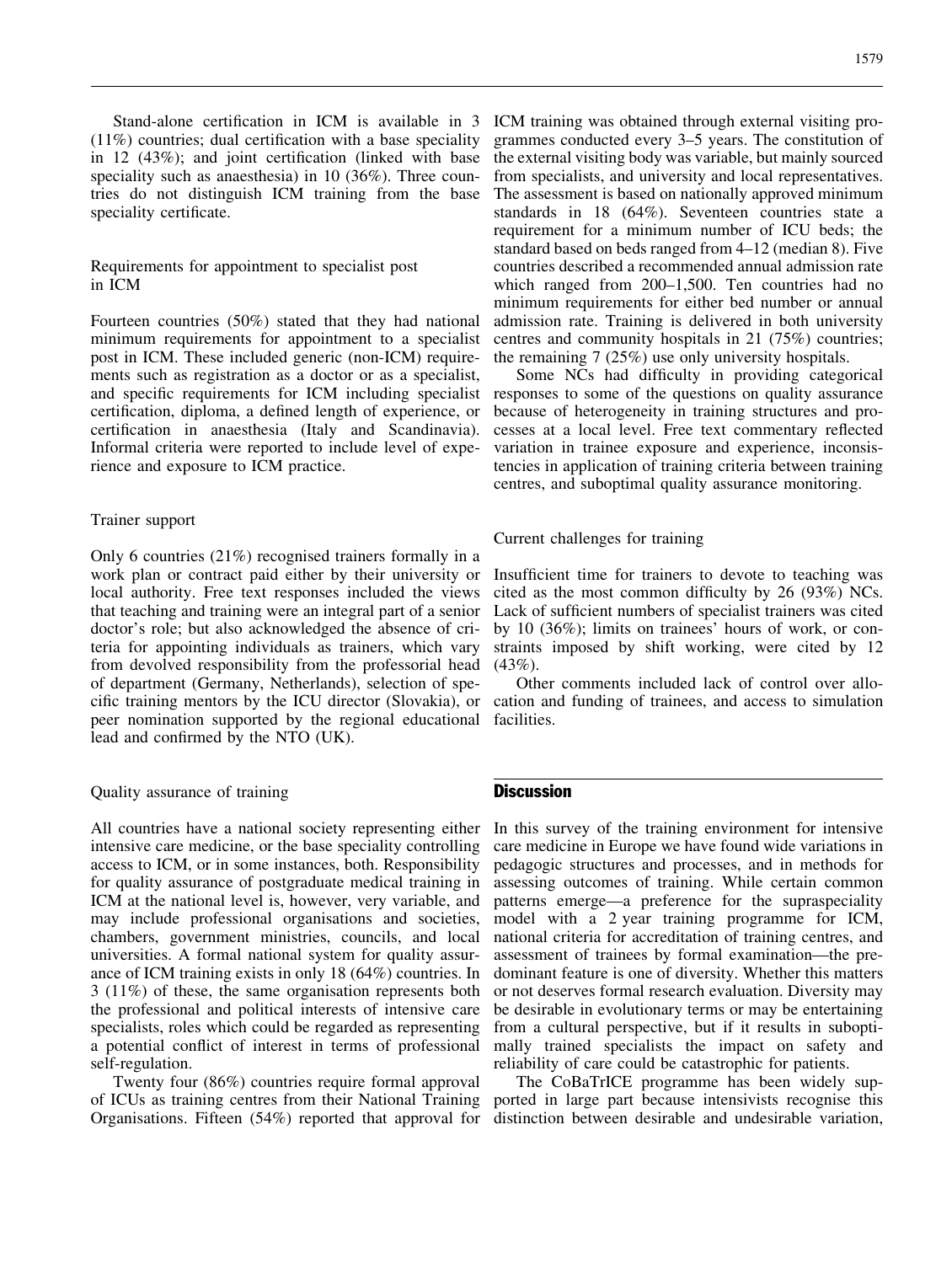and are willing to work towards harmonising outcomes of training to a common international standard. It is therefore encouraging that seven European Region countries have adopted it in the 2 years since its inception, and more are likely to do so. Several countries outside the ER have also already adopted the programme. However, although the principles of competency-based training are simple, the practical implications of implementation are not. Trainees need to be aware of the requirements for acquisition and documentation of competencies, and to have the clinical opportunities to acquire them. Trainers supported by all their clinical colleagues (including nurses) must be able to observe trainees in the workplace—at the bedside—over a sufficient period of time to make reliable and repeatable judgments of individual performance. A supportive local training environment will recognise the workload this imposes on training supervisors by making a time allowance in their contracts. National training organisations must have the authority and resources for quality assurance of educational processes to support their representatives in each hospital. In particular, remedial systems need to be in place at all levels in order to identify and support trainees (and trainers) in difficulty. Our survey shows that these conditions are only partly met. Indeed, only one national coordinator expressed complete satisfaction with the conditions under which training and education were being delivered.

## Positive aspects of the survey

These include the existence of national training organisations for ICM, a strong trend towards the 'supraspeciality model' of multidisciplinary training in ICM, systems in place for accrediting training programmes and centres, adequate physical resources for learning, and evidence of local commitment to training in the form of specialist educational supervisors. The fact that in all countries undergraduates gain access to ICM training is particularly encouraging [\[10,](#page-8-0) [11\]](#page-8-0). This suggests that there is a usable infrastructure on which process improvements can be built.

#### Areas for process improvement

Trainer support: If professional training is genuinely important to healthcare systems, then lead trainers should have their commitment recognised in their contracts by provision of funded time.

Quality assurance of training: Although all countries have organisations capable of representing intensive care medicine, and 24 countries require formal approval of ICUs as training environments, only 18 (64%) countries have a national system for formal quality assurance of

training in ICM. Moreover, the objective standards on which approval and quality assurance are based are almost entirely related to volume metrics—beds or admissions per year—and not on the quality of the training experience or training outcomes. The volume standard is itself compromised by being highly variable between countries and therefore unsuitable for harmonising training and promoting free movement of professionals across national borders.

Methods of Assessment of competence are similarly very diverse. Formal examination is common, but in general this only tests knowledge, not clinical competence, attitudes or behaviours. Few countries have robust methods of workplace-based assessment, or of methods for identifying and helping trainees in difficulty. The views of nursing staff are not generally sought, even though they are such close working colleagues. The use of reflective learning tools such as multisource feedback ('360° assessment') is also rare. There is a major opportunity here for intensive care medicine to lead the way in developing innovative methods of learning and assessment which are validated across national borders.

## Looking forward

The CoBaTrICE collaboration is currently engaged in harmonising and developing international standards for quality assurance of training programmes, and in developing more explicit guidance for trainers and trainees on methods of assessment of competence, attitudes and behaviours in the workplace, together with an e-portfolio to help trainers and trainees to plan, conduct, and provide evidence of quality in training, excellence in practice, and life-long learning. This practical support for training at the front-line of care needs to be underpinned by improvements in the status of intensive care medicine at the national and international level. Intensive care medicine is not identified in the European Directive on recognition of Professional Qualifications (Directive 2005/36/EC) [\[12](#page-8-0)] because it does fit into the model of a primary speciality, and does not therefore fulfil the criteria for speciality status defined by the European Commission's Committee on Qualifications (discipline must be recognized in at least 2/5th of the Member States, and supported in committee by qualified majority voting) or by the European Union of Medical Specialists (UEMS) (discipline must be recognized as an independent speciality by more than 1/3rd of EU Member States). The European Board of Intensive Care Medicine, with the support of the UEMS, is therefore currently engaged in discussions with EU representatives to permit the inclusion of ICM in the European Directive as a 'Particular Medical Competence', defined by the Union European des Médecins Spécialisées (UEMS) as 'An area of expertise in addition to, and outside the domain of, a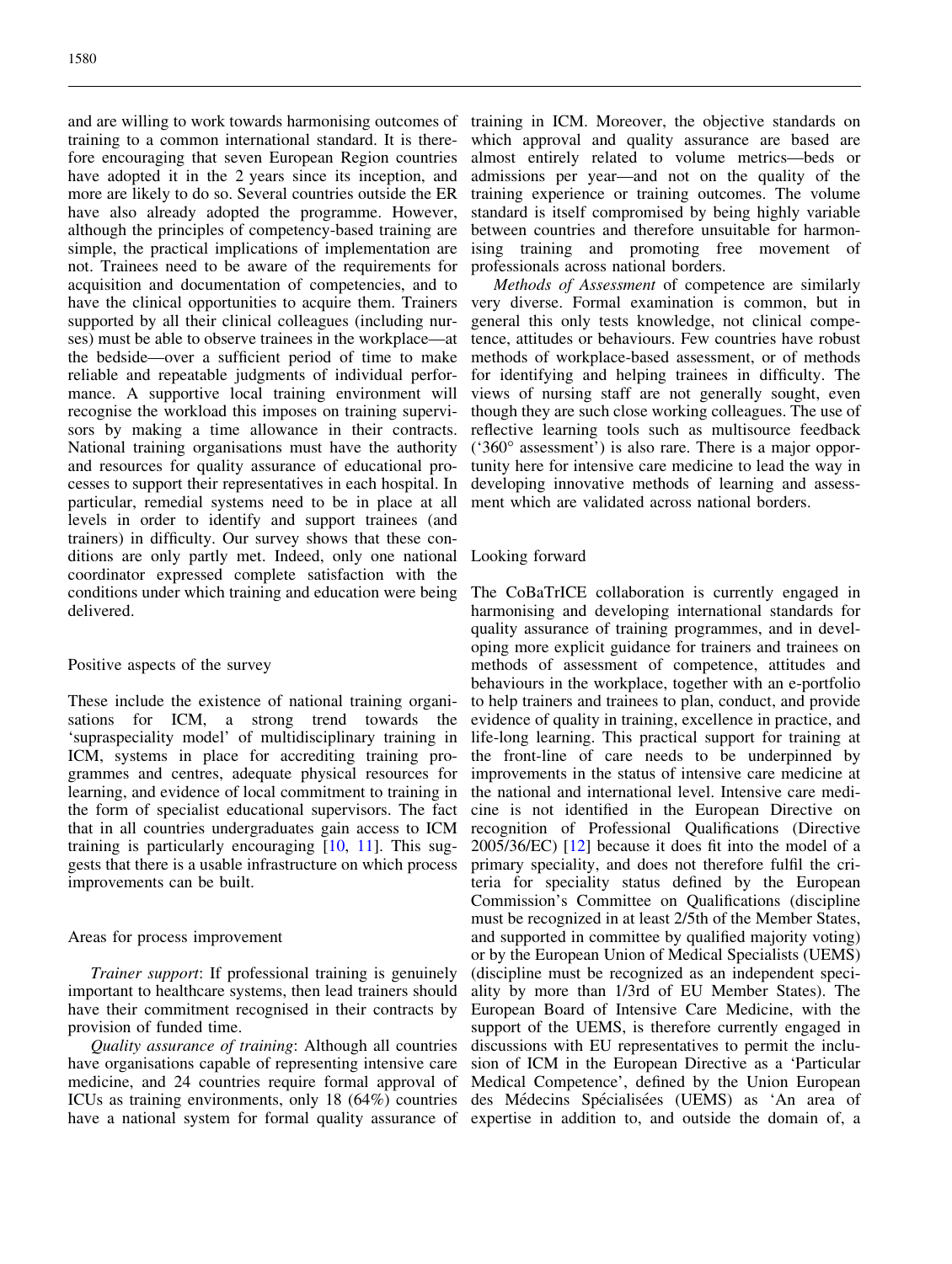<span id="page-6-0"></span>primary speciality, required to provide high quality patient care by multidisciplinary input from doctors from various medical specialities'. This would provide the basis for equal status of ICM with other disciplines, and would underpin the progress we have made in developing competency-based training across national borders. Recognising intensive care medicine in this way would substantially enhance efforts to harmonise and improve national standards and local delivery of training, and thereby translate better training into our common goal [\[13\]](#page-8-0)—better care for our patients.

Acknowledgments D. D'Hoir, N. Le Devic (European Society of Intensive Care Medicine), N. Middleton, B.Lafferty, C. Edwards (University of Birmingham); K. Tulkis, J. Aulehle (ECOTEC), C. Van Der Vleuten (University of Maastricht). The project is partly funded by a grant from the European Union Leonardo Da Vinci program, with support from the University of Birmingham, European Society of Intensive Care Medicine, University of Maastricht, University of Mater Misericordiae, CYber Imagination and the simulation group SAInT.

# Appendix 1: Members of the CoBaTrICE collaboration

Steering committee

Principal authors: J.D. Wilde, J.F. Bion, A Bullock on behalf of the CoBaTrICE Collaboration.

Steering Committee Partners: J. Bion (chair), J.D. Wilde (research nurse), T. Clutton-Brock (University of Birmingham), A. Bullock (University of Cardiff), H. Flaatten, N. Mathy (European Society of Intensive Care Medicine), W. Van Mook, L. Schuwirth (University of Maastricht), B. Marsh, D. Phelan (University of Mater Misericordiae), B. Shippey, G. Nimmo (SAInT affiliation), S. Castel, Y. Hillion, J. Frot, J. Bonnet (Cyber Imagination SAS), H. Rothen (Bern).

National coordinators and deputies

C. Krenn, P. Germann (Austria), P. Ferdinande, D. De Backer (Belgium), I. Smilov, N. Keremidchieva (Bulgaria), V. Gašparoviæ, R. Radonic (Croatia) T. Kyprianou, M. Kakas (Cyprus), V. Sramek, V. Cerny (Czech Republic), L. Poulson (Denmark), S. Sarapuu, J. Starkopf (Estonia), T. Ala-Kokko, P. Loisa, J. Pikkupeura (Finland), F. Saulnier, J. Duranteau (France), M. Quintel, R. Roissant (Germany), A. Armaganidis, A. Mavrommatis (Greece), T. Gondos, Z. Molnár, A. Bede (Hungary), B. Marsh, D. Phelan (Ireland), P. Singer, J. Cohen (Israel), A. Gullo, F. Rubulotta (Italy), S. Kazune, I. Shapiro (Latvia), A. Van Zanten, A. Girbes (Netherlands), H. Flaatten (Norway), A. Mikstacki, B. Tamowicz (Poland), J. Pimentel, A. Carneiro (Portugal), R. Zahorec, J. Firment (Slovakia), G. Voga, R. Pareznik (Slovenia), G. Gonzales-Diaz,

L. Blanch (Spain), J. Wernerman, S. Rubertsson (Sweden), H. Rothen, M. Maggiorini (Switzerland), N. Unal, B. Ceyda Orbey, A. Topeli-Iskit (Turkey), K. Gunning, A. Batchelor, M. Shankar Hari (UK).

#### Reporters

L. Camputaro, A. Gallesio, S. Giannasi (Argentina), J. Havill (Australia, New Zealand), E. Knobel, S. Eliezer (Brazil), R. Hodder, D. Leasa (Canada), E. Celis (Chile), B. Du, K. Wang (China), G. Bugedo (Colombia), O. Palma (Costa Rico), V. Mwafonga (East Africa), Y. Khater (Egypt), C. Gomersall, G. Joynt (Hong Kong), S. Iyer, N. Ramakrishnan (India), M. Iqbal (Indonesia), T. Maekawa, T. Imai (Japan), T. Li Ling (Malaysia), T. De Guia (Philippines), G.G. Terzi (South America), T. Buckman, V. Kvetan, N. Stonis (USA), Y. Yapobi (West Africa).

#### CoBaTrICE-IT trainees

G. Roth, U. Thaler (Austria), T. Filipov, N. Keremidchieva (Bulgaria), A. Vujaklija (Croatia), A. Vlkova (Czech Republic), B. Riis Anderson (Denmark), S. Bendel (Finland), J. Della Monica (France), U. Bartels, T. Ninke (Germany), P. Kostis, H. Apostolakou, N. Maghina (Greece), A. Mikor, T. Leiner (Hungary), I. Hayes (Ireland), S. Lev (Israel), L. Ferla, C. Santonocito (Italy), A. Van Hove (Netherlands), T. Albrecht (Poland), S. Teixeira, R. Freitas (Portugal), C. Sabatier Cloarec, R. Peredo Hernandez (Spain), C. Passath (Switzerland), A. Shah, N. Lees, S. Vamadevan (UK).

#### CoBaTrICE advisers

G. Ramsay (West Hertfordshire Trust UK), H. Reay (Warwick University, UK).

# Appendix 2: Glossary

#### Accreditation

Process for discerning and officially recognising the attainment of a quality standard. This may include completion of specialist medical training to a pre-defined standard, usually formally documented via certification.

# Base speciality

Primary speciality. Accessed directly after undergraduate training. Major base specialities include internal medicine, surgery and anaesthesia.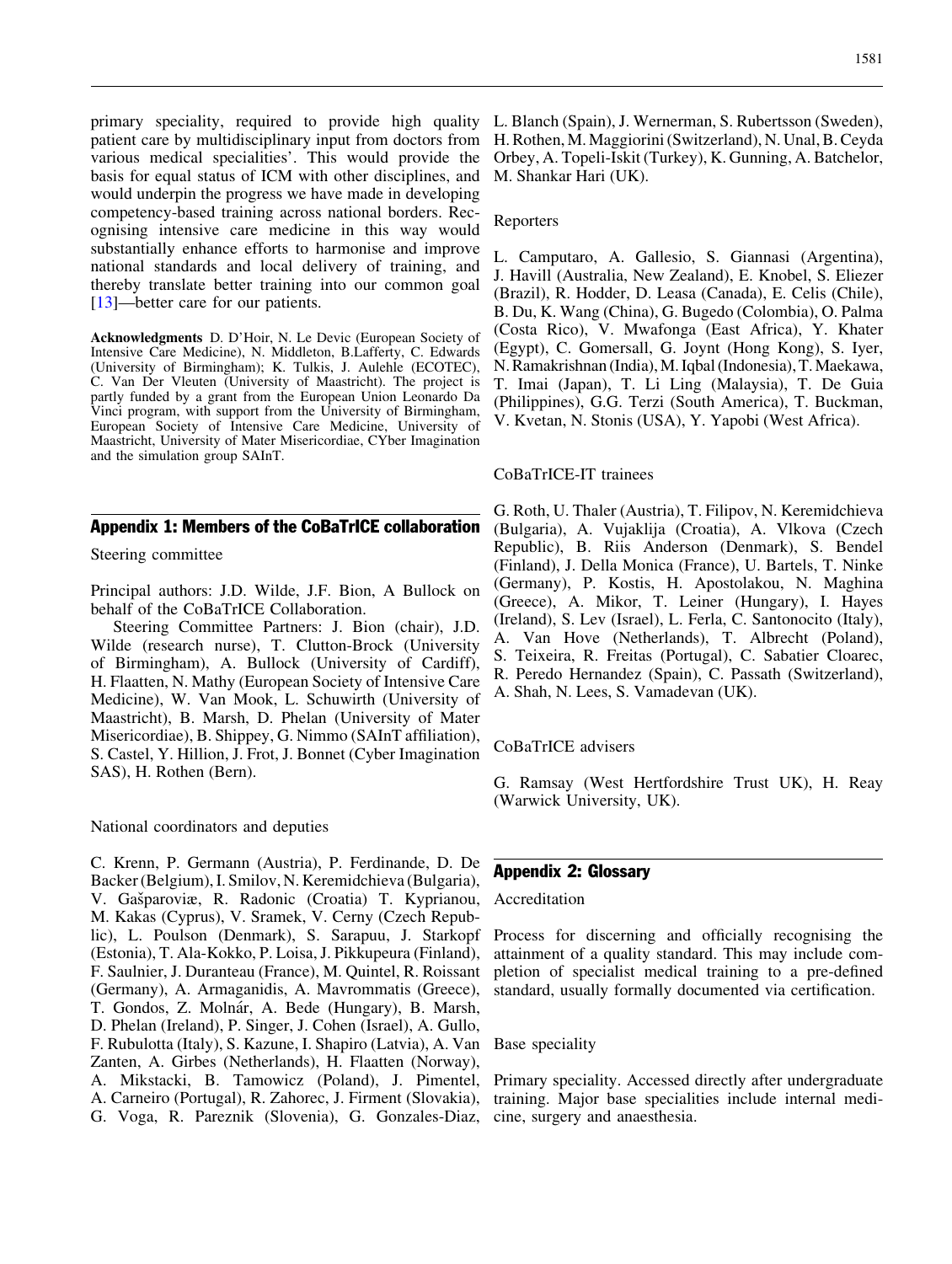### Competence

The ability to integrate generic professional attributes Methods of teaching and learning (how the doctor is with specialist knowledge, skills and attitudes and apply produced). them in the workplace.

# Competency-based training

A strategy which aims to standardise the outcome of training (what sort of specialist will be produced) rather than the educational processes (how the specialist is Model of training produced).

# Competency-based training programme

A programme which defines the outcomes (competencies) required of doctors at different stages of training, provides guidelines for the assessment of these outcomes and educational resources to support their acquisition within the workplace. Outcomes, articulated as competency statements, are defined in a manner which facilitates integration of knowledge, skills and attitudes and assessment of performance to a common standard during routine clinical work.

The methods by which competencies are acquired and the time taken to do so may vary between trainees and between training programmes, but the competencies and the modes for assessing their acquisition are clearly defined and common to all.

#### Competency statement

behavioural terms which allows performance to be mea-recognised. sured, assessed and evaluated.

### Core curriculum

Curriculum followed by all trainees within the training programme. May include both theoretical and clinical elements. Encompasses knowledge, skills, attitudes and behaviours. Sets the minimum requirements for completion of ICM training. Formally documented.

### Dual specialist certification

Accreditation via certification in both a base speciality and intensive care medicine.

Educational processes

Educational outcomes

The end product of training.

Structure of training.

Multidisciplinary access

Access to ICM training permitted for trainees from more than two different major base specialities.

Multiple sub-speciality

ICM training 'owned' by multiple parent specialitiesaccess limited to trainees within the respective parent discipline, enables multidisciplinary access during or after base training. Each speciality has its own national ICM curriculum. Certification is awarded as a dual certification or via the base speciality certification which includes ICM.

#### National curriculum

Defines an element of competence which is articulated in A core curriculum which is nationally agreed and

# Pathway of training

Route by which a single ICM training programme is accessed and/or completed. A programme may be combined with other training programmes or accessed at various stages of specialist training but it is essentially the same ICM programme.

## Primary speciality

ICM is the base speciality and can be accessed directly after undergraduate training. Specialist certification awards accreditation in ICM only.